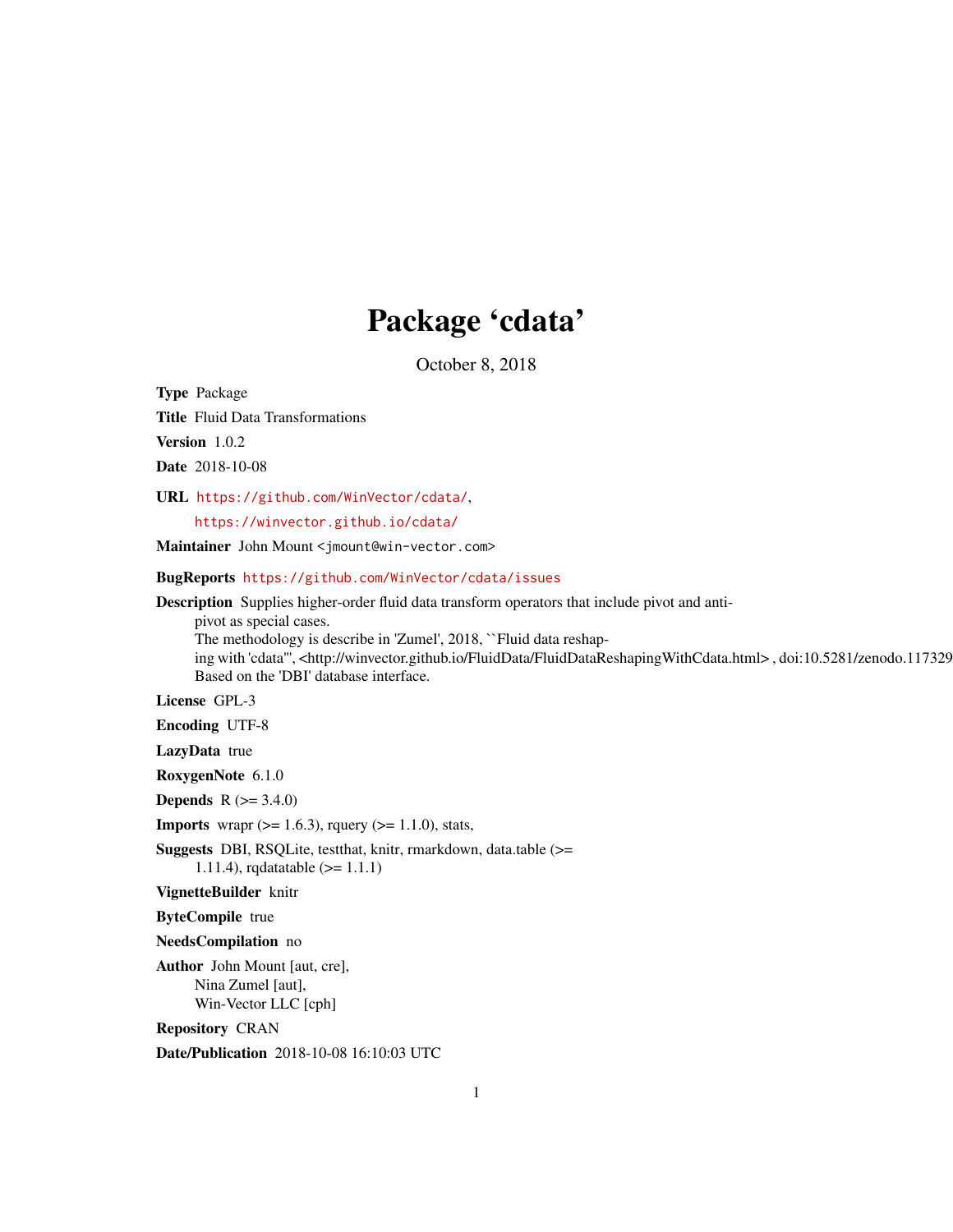## <span id="page-1-0"></span>R topics documented:

## **Index** [22](#page-21-0)

<span id="page-1-1"></span>blocks\_to\_rowrecs *Map sets rows to columns (takes a* data.frame*).*

#### Description

Transform data facts from rows into additional columns using controlTable.

```
blocks_to_rowrecs(tallTable, keyColumns, controlTable, ...,
  columnsToCopy = NULL, checkNames = TRUE, checkKeys = TRUE,
  strict = FALSE, use_data_table = FALSE)
## Default S3 method:
blocks_to_rowrecs(tallTable, keyColumns, controlTable,
  ..., columnsToCopy = NULL, checkNames = TRUE, checkKeys = TRUE,
  strict = FALSE, use_data_table = TRUE)
## S3 method for class 'relop'
blocks_to_rowrecs(tallTable, keyColumns, controlTable, ...,
  columnsToCopy = NULL, checkNames = TRUE, strict = FALSE,
  use_data_table = TRUE,tmp_name_source = wrapr::mk_tmp_name_source("bltrr"),
  temporary = TRUE)
```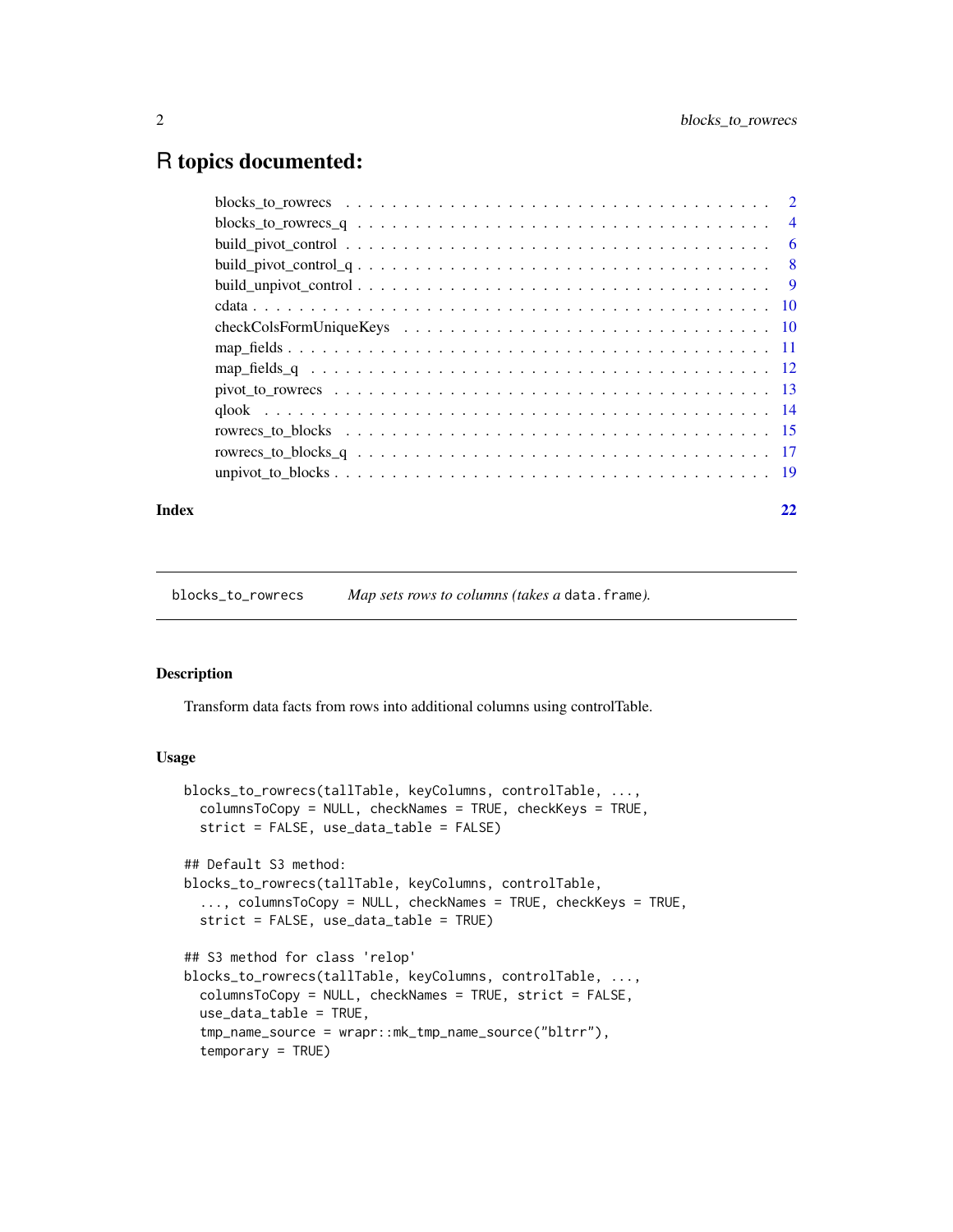<span id="page-2-0"></span>

| tallTable       | data.frame containing data to be mapped (in-memory data.frame).        |  |
|-----------------|------------------------------------------------------------------------|--|
| keyColumns      | character vector of column defining row groups                         |  |
| controlTable    | table specifying mapping (local data frame)                            |  |
| $\ddotsc$       | force later arguments to be by name.                                   |  |
| columnsToCopy   | character, extra columns to copy.                                      |  |
| checkNames      | logical, if TRUE check names.                                          |  |
| checkKeys       | logical, if TRUE check keyColumns uniquely identify blocks (required). |  |
| strict          | logical, if TRUE check control table name forms                        |  |
|                 | use_data_table logical if TRUE try to use data.table for the pivots.   |  |
| tmp_name_source |                                                                        |  |
|                 | a tempNameGenerator from cdata::mk_tmp_name_source()                   |  |
| temporary       | logical, if TRUE make result temporary.                                |  |

#### Details

This is using the theory of "fluid data"n (<https://github.com/WinVector/cdata>), which includes the principle that each data cell has coordinates independent of the storage details and storage detail dependent coordinates (usually row-id, column-id, and group-id) can be re-derived at will (the other principle is that there may not be "one true preferred data shape" and many re-shapings of data may be needed to match data to different algorithms and methods).

The controlTable defines the names of each data element in the two notations: the notation of the tall table (which is row oriented) and the notation of the wide table (which is column oriented). controlTable[ , 1] (the group label) cross colnames(controlTable) (the column labels) are names of data cells in the long form. controlTable[ , 2:ncol(controlTable)] (column labels) are names of data cells in the wide form. To get behavior similar to tidyr::gather/spread one builds the control table by running an appropriate query over the data.

Some discussion and examples can be found here: [https://winvector.github.io/FluidData/](https://winvector.github.io/FluidData/FluidData.html) [FluidData.html](https://winvector.github.io/FluidData/FluidData.html) and here <https://github.com/WinVector/cdata>.

#### Value

wide table built by mapping key-grouped tallTable rows to one row per group

#### See Also

[build\\_pivot\\_control](#page-5-1), [rowrecs\\_to\\_blocks\\_q](#page-16-1)

## Examples

```
# pivot example
d \leq - data.frame(meas = c('AUC', 'R2'),val = c(0.6, 0.2)cT <- build_pivot_control(d,
```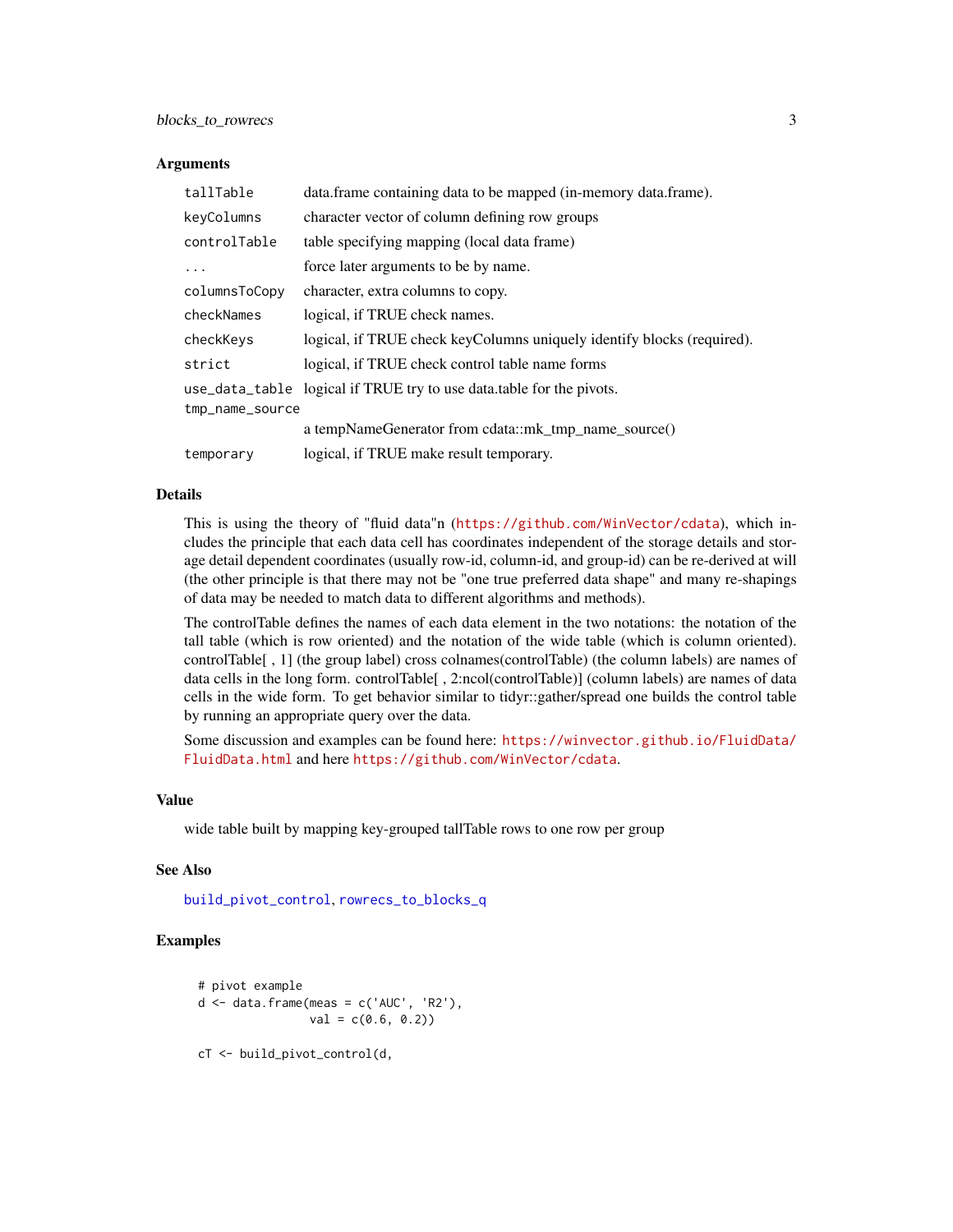```
columnToTakeKeysFrom= 'meas',
                            columnToTakeValuesFrom= 'val')
 blocks_to_rowrecs(d,
                    keyColumns = NULL,
                    controlTable = cT)
d \leq - data.frame(meas = c('AUC', 'R2'),val = c(0.6, 0.2)cT <- build_pivot_control(
 d,
 columnToTakeKeysFrom= 'meas',
 columnToTakeValuesFrom= 'val')
ops <- rquery::local_td(d) %.>%
 blocks_to_rowrecs(.,
                    keyColumns = NULL,
                    controlTable = cT)
cat(format(ops))
if(requireNamespace("rqdatatable", quietly = TRUE)) {
 library("rqdatatable")
 d %.>%
   ops %.>%
   print(.)
}
if(requireNamespace("RSQLite", quietly = TRUE)) {
 db <- DBI::dbConnect(RSQLite::SQLite(), ":memory:")
 DBI::dbWriteTable(db,
                    'd',
                    d,
                    overwrite = TRUE,
                    temporary = TRUE)
 db %.>%
   ops %.>%
   print(.)
 DBI::dbDisconnect(db)
}
```
<span id="page-3-1"></span>blocks\_to\_rowrecs\_q *Map sets rows to columns (query based, take name of table).*

## Description

Transform data facts from rows into additional columns using SQL and controlTable.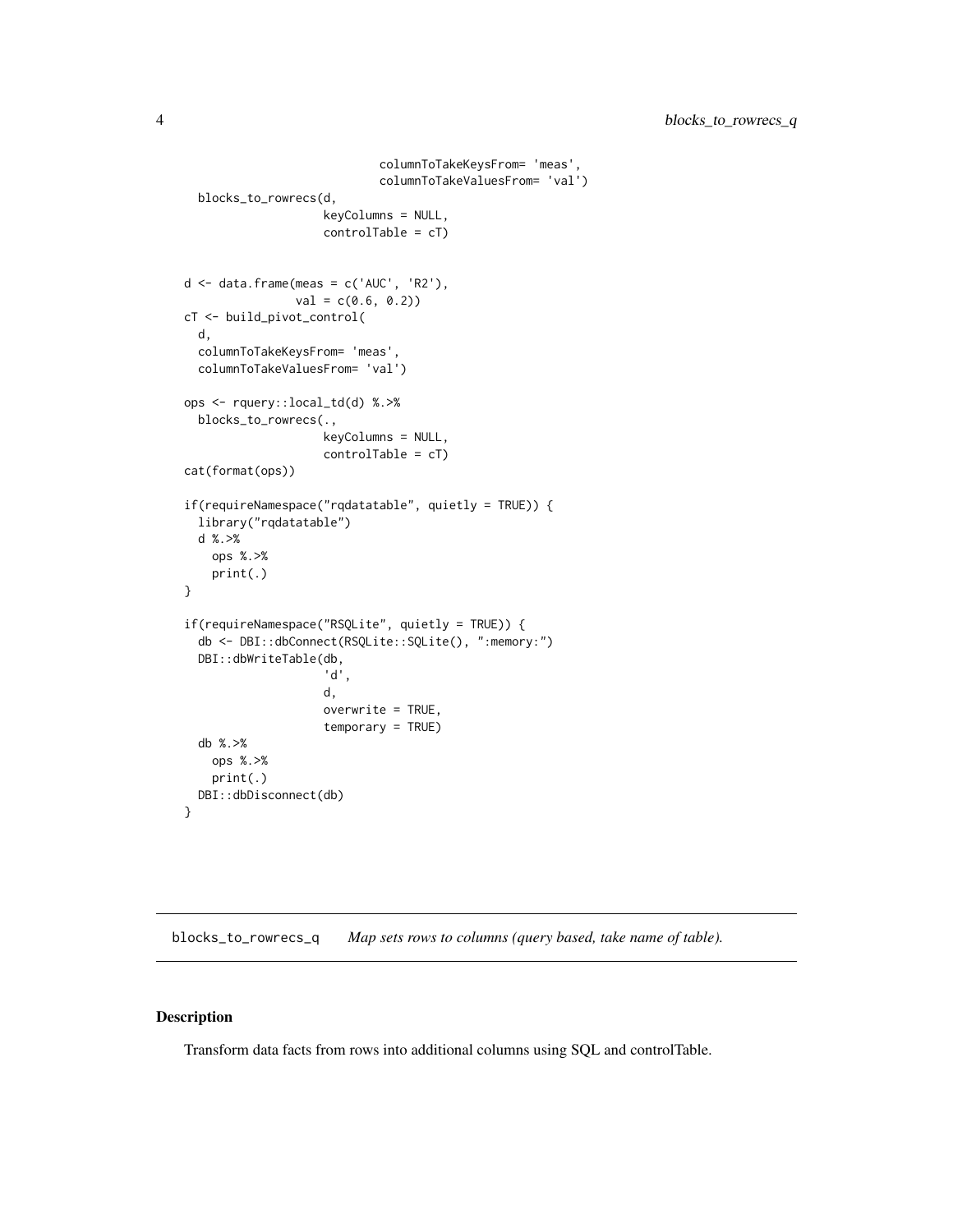#### Usage

```
blocks_to_rowrecs_q(tallTable, keyColumns, controlTable, my_db, ...,
  columnsToCopy = NULL,
  tempNameGenerator = mk_tmp_name_source("mvtcq"), strict = FALSE,
  checkNames = TRUE, showQuery = FALSE, defaultValue = NULL,
  dropDups = FALSE, temporary = FALSE, resultName = NULL)
```
## Arguments

| tallTable         | name of table containing data to be mapped (db/Spark data)                                 |  |
|-------------------|--------------------------------------------------------------------------------------------|--|
| keyColumns        | character list of column defining row groups                                               |  |
| controlTable      | table specifying mapping (local data frame)                                                |  |
| $my_d$            | db handle                                                                                  |  |
| $\ddots$          | force later arguments to be by name.                                                       |  |
| columnsToCopy     | character list of column names to copy                                                     |  |
| tempNameGenerator |                                                                                            |  |
|                   | a tempNameGenerator from cdata::mk_tmp_name_source()                                       |  |
| strict            | logical, if TRUE check control table name forms                                            |  |
| checkNames        | logical, if TRUE check names                                                               |  |
| showQuery         | if TRUE print query                                                                        |  |
| defaultValue      | if not NULL literal to use for non-match values.                                           |  |
| dropDups          | logical if TRUE suppress duplicate columns (duplicate determined by name, not<br>content). |  |
| temporary         | logical, if TRUE make result temporary.                                                    |  |
| resultName        | character, name for result table.                                                          |  |
|                   |                                                                                            |  |

## Details

This is using the theory of "fluid data"n (<https://github.com/WinVector/cdata>), which includes the principle that each data cell has coordinates independent of the storage details and storage detail dependent coordinates (usually row-id, column-id, and group-id) can be re-derived at will (the other principle is that there may not be "one true preferred data shape" and many re-shapings of data may be needed to match data to different algorithms and methods).

The controlTable defines the names of each data element in the two notations: the notation of the tall table (which is row oriented) and the notation of the wide table (which is column oriented). controlTable[ , 1] (the group label) cross colnames(controlTable) (the column labels) are names of data cells in the long form. controlTable[ , 2:ncol(controlTable)] (column labels) are names of data cells in the wide form. To get behavior similar to tidyr::gather/spread one builds the control table by running an appropriate query over the data.

Some discussion and examples can be found here: [https://winvector.github.io/FluidData/](https://winvector.github.io/FluidData/FluidData.html) [FluidData.html](https://winvector.github.io/FluidData/FluidData.html) and here <https://github.com/WinVector/cdata>.

## Value

wide table built by mapping key-grouped tallTable rows to one row per group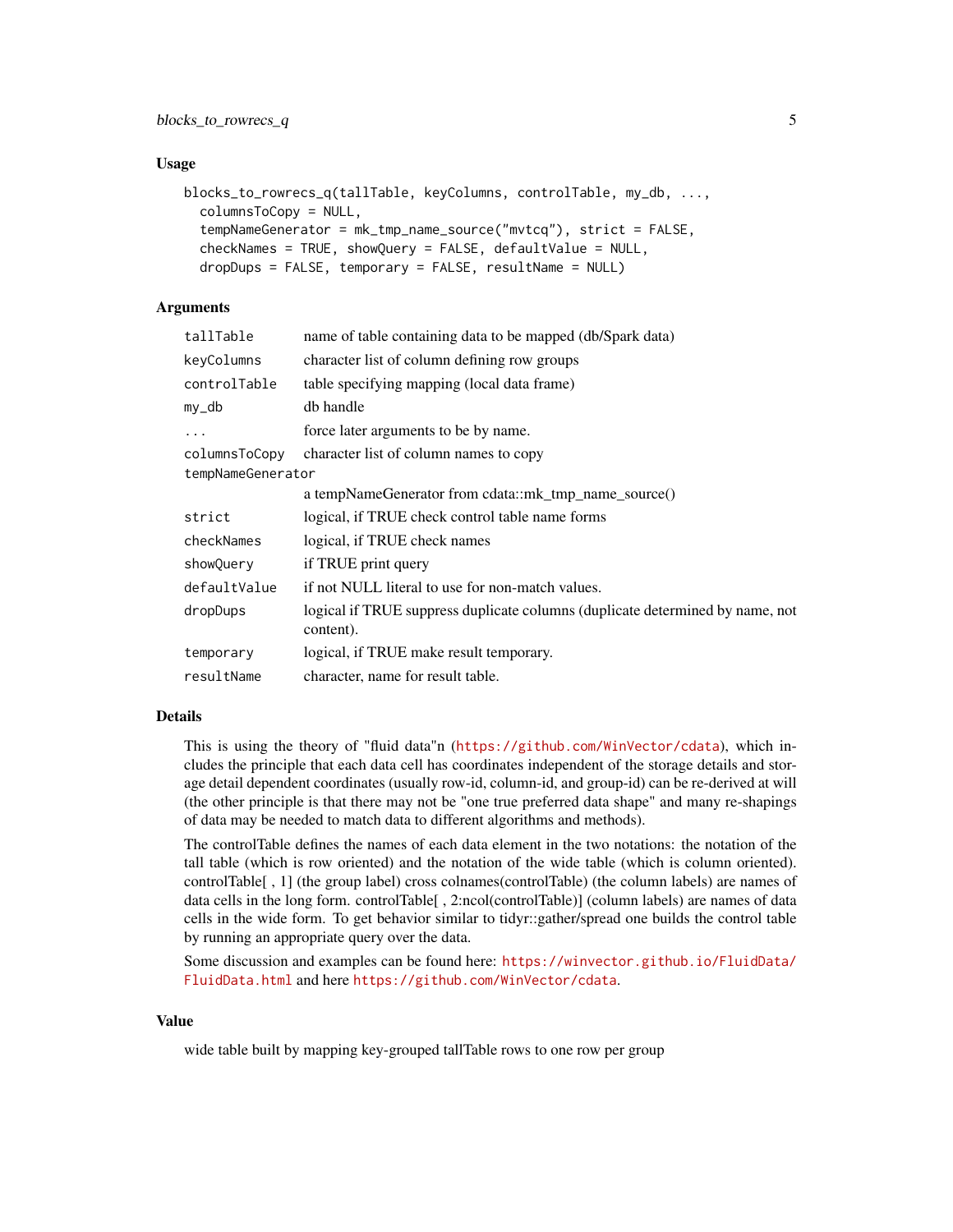#### <span id="page-5-0"></span>See Also

[rowrecs\\_to\\_blocks\\_q](#page-16-1), [build\\_pivot\\_control\\_q](#page-7-1), [blocks\\_to\\_rowrecs](#page-1-1)

#### Examples

```
if (requireNamespace("DBI", quietly = TRUE) &&
 requireNamespace("RSQLite", quietly = TRUE)) {
 my_db <- DBI::dbConnect(RSQLite::SQLite(), ":memory:")
 # pivot example
 d <- data.frame(meas = c('AUC', 'R2'), val = c(0.6, 0.2))
 DBI::dbWriteTable(my_db,
                    'd',
                    d,
                    temporary = TRUE)
 cT <- build_pivot_control_q('d',
                              columnToTakeKeysFrom= 'meas',
                              columnToTakeValuesFrom= 'val',
                              my_db = my_db)tab <- blocks_to_rowrecs_q('d',
                             keyColumns = NULL,
                             controlTable = cT,
                             my_db = my_db)qlook(my_db, tab)
 DBI::dbDisconnect(my_db)
}
```
<span id="page-5-1"></span>build\_pivot\_control *Build a blocks\_to\_rowrecs()/rowrecs\_to\_blocks() control table that specifies a pivot from a* data.frame*.*

#### Description

Some discussion and examples can be found here: [https://winvector.github.io/FluidData/](https://winvector.github.io/FluidData/FluidData.html) [FluidData.html](https://winvector.github.io/FluidData/FluidData.html).

```
build_pivot_control(table, columnToTakeKeysFrom, columnToTakeValuesFrom,
  ..., prefix = columnToTakeKeysFrom, sep = NULL)
## Default S3 method:
build_pivot_control(table, columnToTakeKeysFrom,
 columnToTakeValuesFrom, ..., prefix = columnToTakeKeysFrom,
  sep = NULL)## S3 method for class 'relop'
```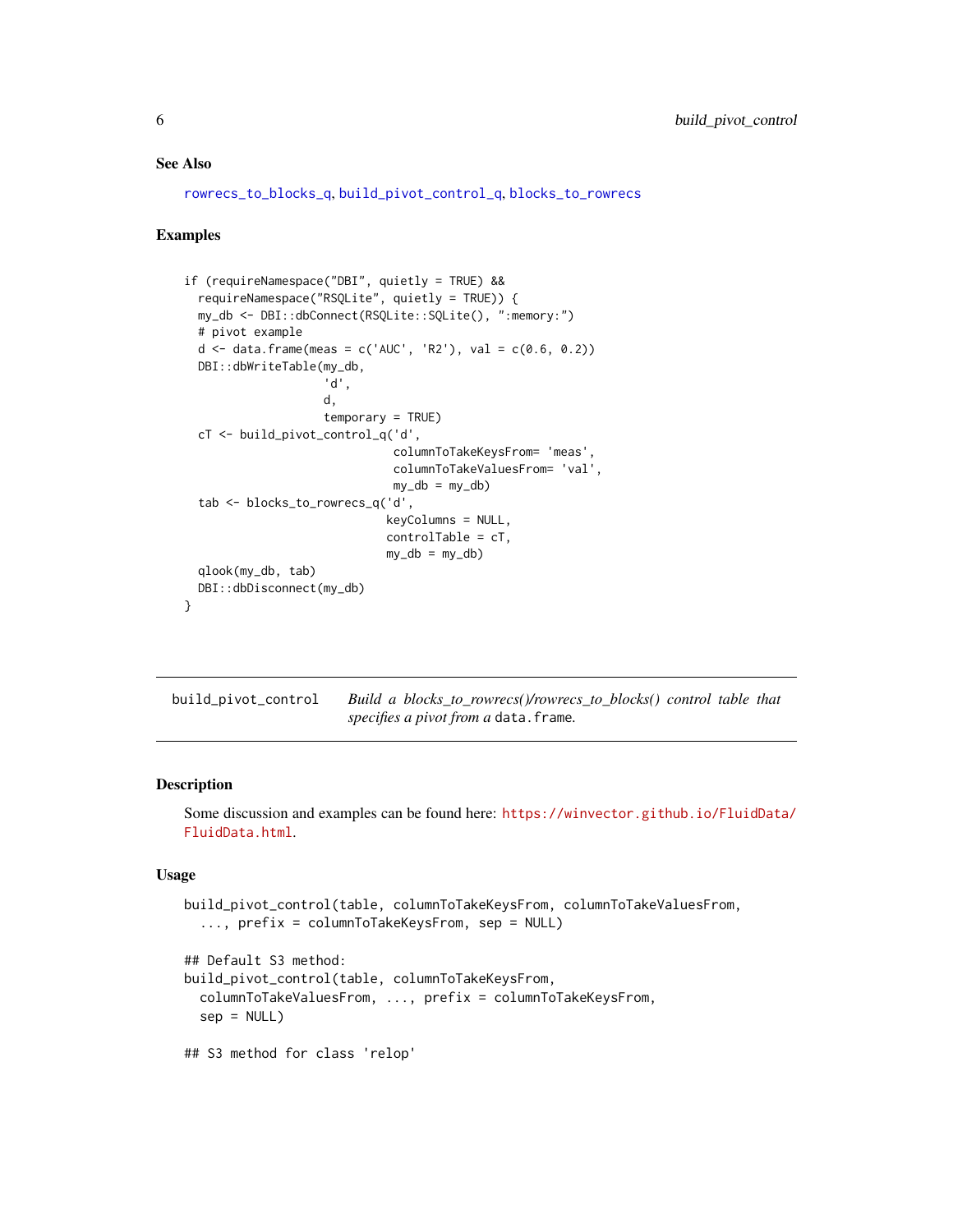```
build_pivot_control(table, columnToTakeKeysFrom,
  columnToTakeValuesFrom, ..., prefix = columnToTakeKeysFrom,
  sep = NULL, tmp_name_source = wrapr::mk_tmp_name_source("bpc"),
  temporary = FALSE)
```

| table                  | data.frame to scan for new column names (in-memory data.frame). |
|------------------------|-----------------------------------------------------------------|
| columnToTakeKeysFrom   |                                                                 |
|                        | character name of column build new column names from.           |
| columnToTakeValuesFrom |                                                                 |
|                        | character name of column to get values from.                    |
| .                      | not used, force later args to be by name                        |
| prefix                 | column name prefix (only used when sep is not NULL)             |
| sep                    | separator to build complex column names.                        |
| tmp_name_source        |                                                                 |
|                        | a tempNameGenerator from cdata::mk_tmp_name_source()            |
| temporary              | logical, if TRUE use temporary tables                           |

## Value

control table

## See Also

[blocks\\_to\\_rowrecs](#page-1-1), [build\\_pivot\\_control\\_q](#page-7-1)

## Examples

```
d \leq - data.frame(measType = c("wt", "ht"),
                  measValue = c(150, 6),
                  stringsAsFactors = FALSE)
  build_pivot_control(d,
                      'measType', 'measValue',
                      sep = '-'')d \leq - data.frame(measType = c("wt", "ht"),
                measValue = c(150, 6),
                stringsAsFactors = FALSE)
ops <- rquery::local_td(d) %.>%
  build_pivot_control(.,
                       'measType', 'measValue',
                      sep = '-'')cat(format(ops))
```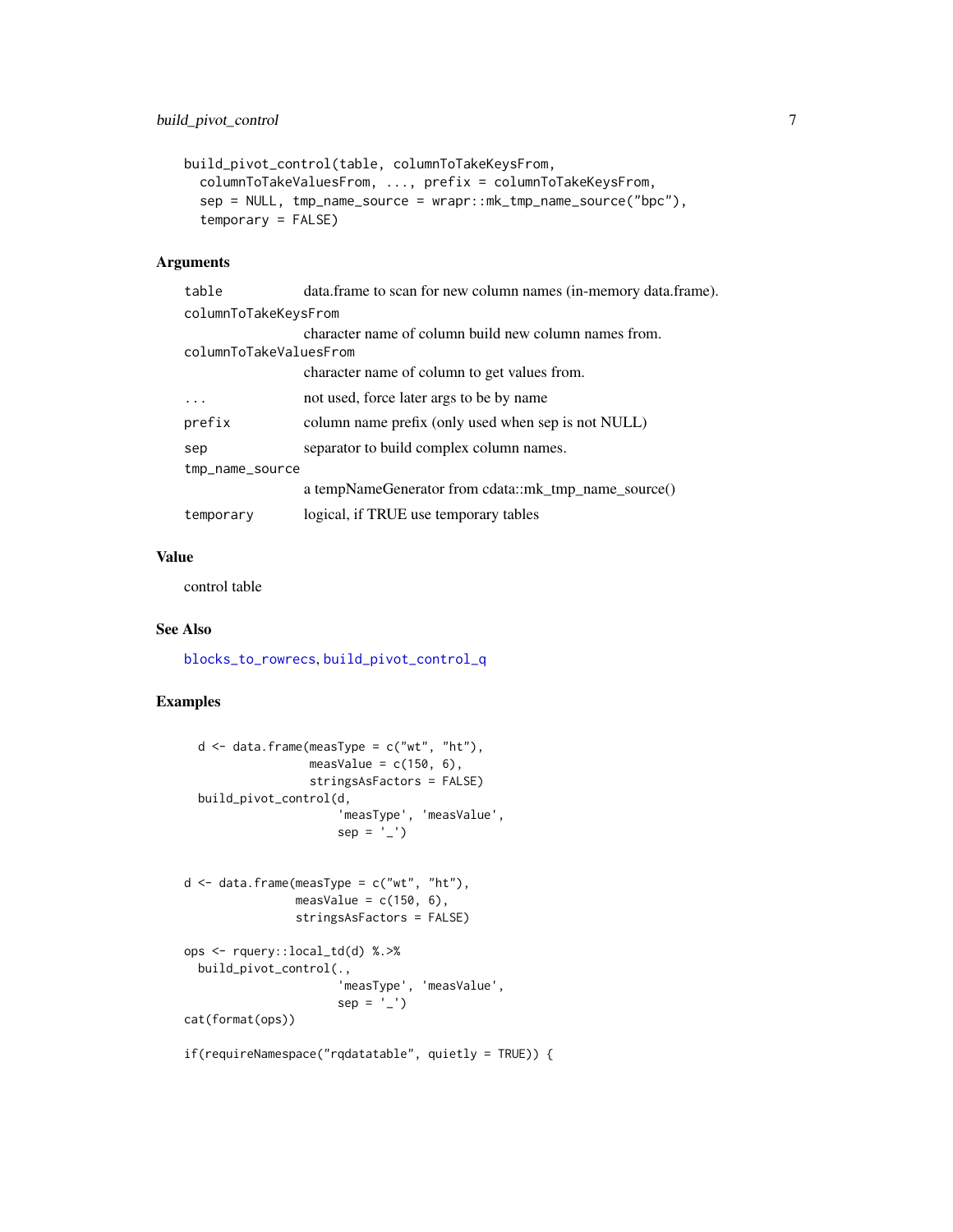```
library("rqdatatable")
 d %.>%
   ops %.>%
   print(.)
}
if(requireNamespace("RSQLite", quietly = TRUE)) {
 db <- DBI::dbConnect(RSQLite::SQLite(), ":memory:")
 DBI::dbWriteTable(db,
                    'd',
                    d,
                    overwrite = TRUE,
                    temporary = TRUE)
 db %.>%
   ops %.>%
   print(.)
 DBI::dbDisconnect(db)
}
```
<span id="page-7-1"></span>build\_pivot\_control\_q *Build a blocks\_to\_rowrecs\_q() control table that specifies a pivot (query based, takes name of table).*

## Description

Some discussion and examples can be found here: [https://winvector.github.io/FluidData/](https://winvector.github.io/FluidData/FluidData.html) [FluidData.html](https://winvector.github.io/FluidData/FluidData.html).

## Usage

```
build_pivot_control_q(tableName, columnToTakeKeysFrom,
  columnToTakeValuesFrom, my_db, ..., prefix = columnToTakeKeysFrom,
  sep = NULL)
```
## Arguments

| tableName              | Name of table to scan for new column names.           |  |
|------------------------|-------------------------------------------------------|--|
| columnToTakeKeysFrom   |                                                       |  |
|                        | character name of column build new column names from. |  |
| columnToTakeValuesFrom |                                                       |  |
|                        | character name of column to get values from.          |  |
| my_db                  | db handle                                             |  |
|                        | not used, force later args to be by name              |  |
| prefix                 | column name prefix (only used when sep is not NULL)   |  |
| sep                    | separator to build complex column names.              |  |
|                        |                                                       |  |

<span id="page-7-0"></span>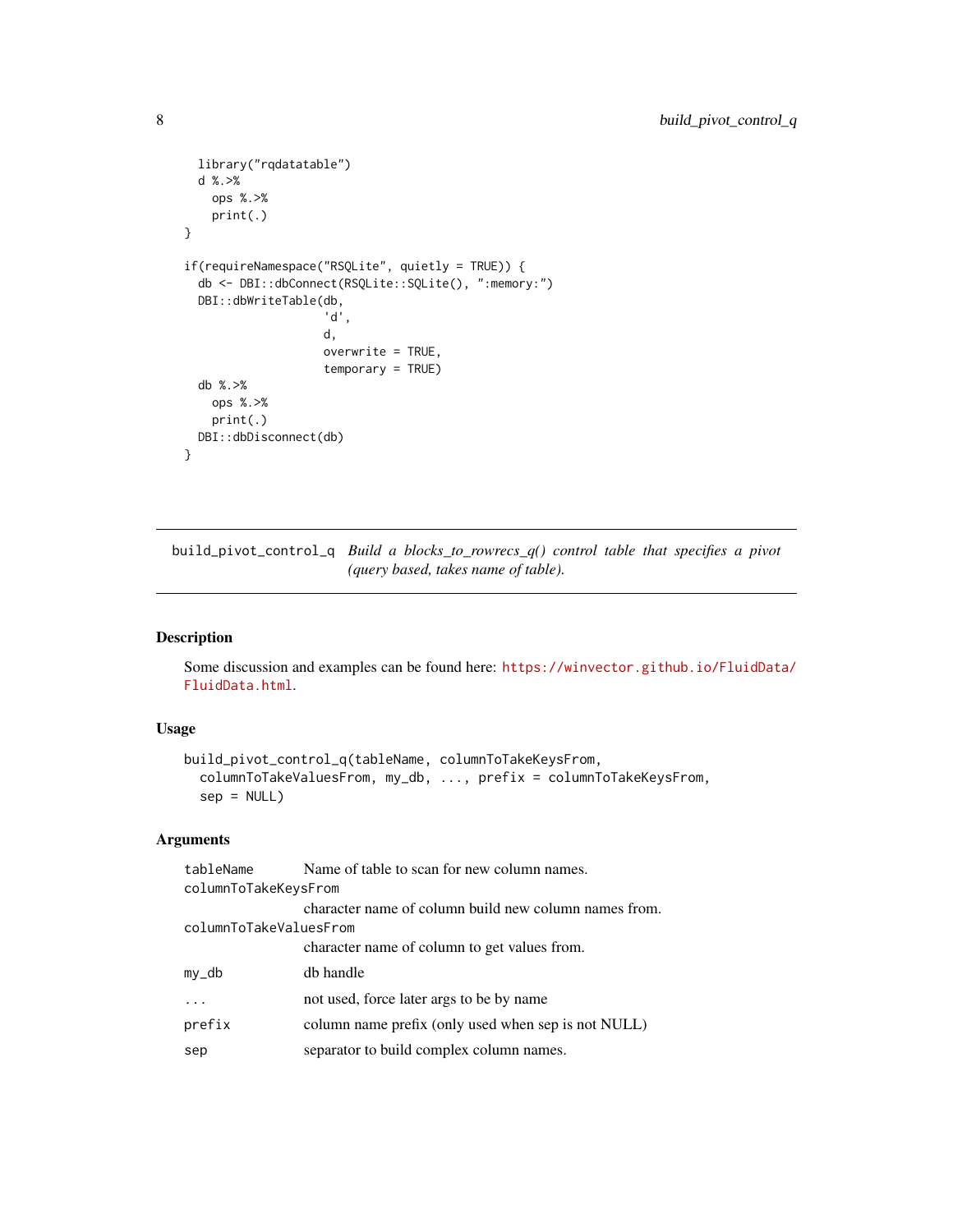## <span id="page-8-0"></span>build\_unpivot\_control 9

## Value

control table

## See Also

[blocks\\_to\\_rowrecs\\_q](#page-3-1), [build\\_pivot\\_control\\_q](#page-7-1)

## Examples

```
if (requireNamespace("DBI", quietly = TRUE) &&
 requireNamespace("RSQLite", quietly = TRUE)) {
 my_db <- DBI::dbConnect(RSQLite::SQLite(), ":memory:")
 d \leq data.frame(measType = c("wt", "ht"),
                  measValue = c(150, 6),
                  stringsAsFactors = FALSE)
 DBI::dbWriteTable(my_db,
                    'd',
                    d,
                    overwrite = TRUE,
                    temporary = TRUE)
 build_pivot_control_q('d', 'measType', 'measValue',
                        my_db = my_db,
                        sep = '-'') %. > %print(.)
 DBI::dbDisconnect(my_db)
}
```
<span id="page-8-1"></span>build\_unpivot\_control *Build a rowrecs\_to\_blocks() control table that specifies a un-pivot (or "shred").*

## Description

Some discussion and examples can be found here: [https://winvector.github.io/FluidData/](https://winvector.github.io/FluidData/FluidData.html) [FluidData.html](https://winvector.github.io/FluidData/FluidData.html) and here <https://github.com/WinVector/cdata>.

#### Usage

```
build_unpivot_control(nameForNewKeyColumn, nameForNewValueColumn,
  columnsToTakeFrom, ...)
```
## Arguments

nameForNewKeyColumn

character name of column to write new keys in.

nameForNewValueColumn

character name of column to write new values in.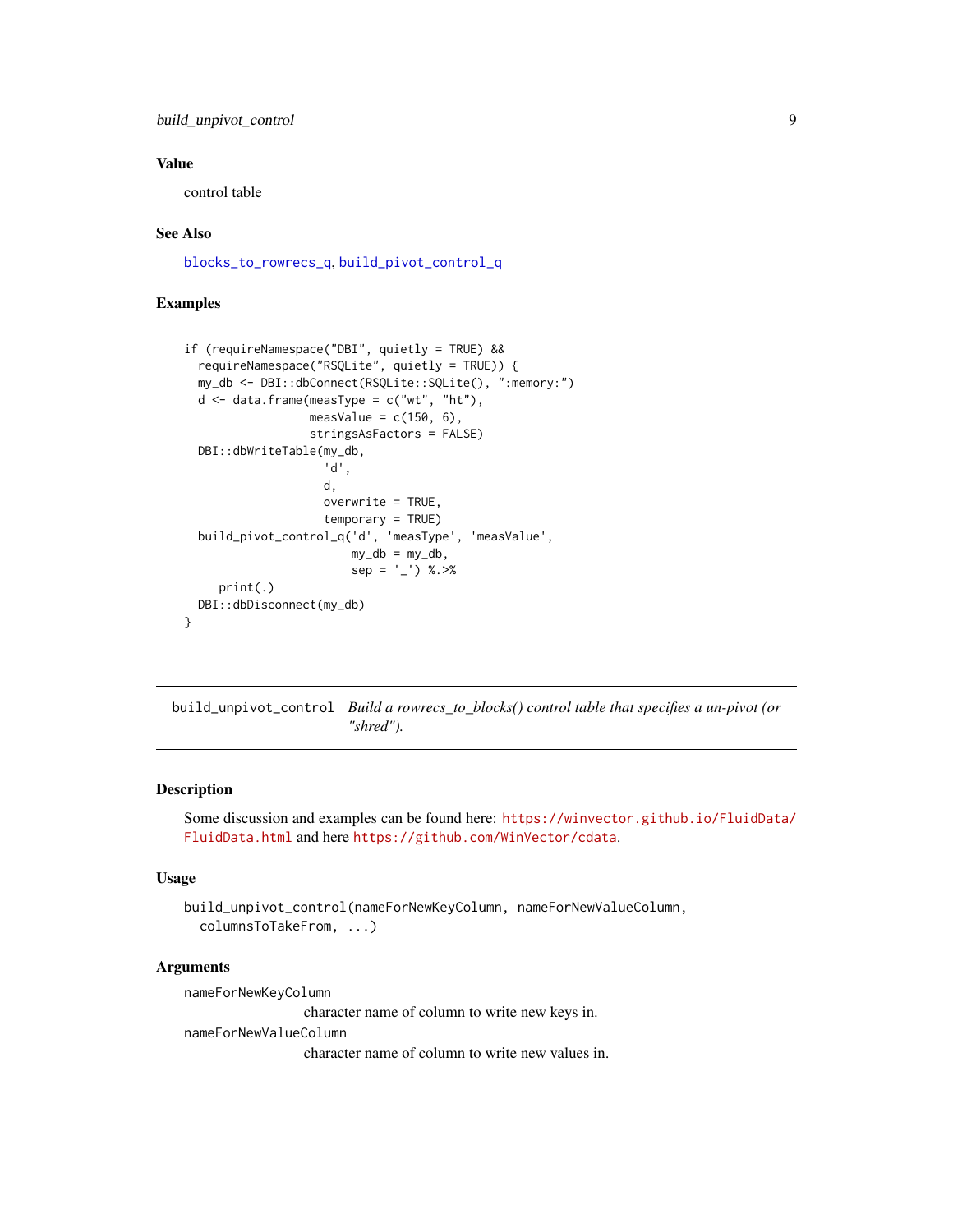columnsToTakeFrom

character array names of columns to take values from.

... not used, force later args to be by name

## Value

control table

## See Also

[rowrecs\\_to\\_blocks\\_q](#page-16-1), [rowrecs\\_to\\_blocks](#page-14-1)

## Examples

```
build_unpivot_control("measurmentType", "measurmentValue", c("c1", "c2"))
```
cdata cdata*: Fluid Data Transformations.*

#### Description

Supplies implementations of higher order "fluid data" transforms. These' transforms move data between rows and columns, are controlled by a graphical transformation specification, and have pivot and un-pivot as special cases. Large scale implementation is based on 'DBI', so should be usable on 'DBI' compliant data sources (include large systems such as 'PostgreSQL' and 'Spark'). Convenience adapters are provided for in-memory 'data.frame's. A theory of fluid data transforms can be found in the following articles: [http://winvector.github.io/FluidData/FluidDataReshaping](http://winvector.github.io/FluidData/FluidDataReshapingWithCdata.html)WithCdata. [html](http://winvector.github.io/FluidData/FluidDataReshapingWithCdata.html), <https://github.com/WinVector/cdata> and [https://winvector.github.io/FluidData](https://winvector.github.io/FluidData/FluidData.html)/ [FluidData.html](https://winvector.github.io/FluidData/FluidData.html).

checkColsFormUniqueKeys

*Check that a set of columns form unique keys.*

## Description

For local data.frame only.

#### Usage

checkColsFormUniqueKeys(data, keyColNames)

<span id="page-9-0"></span>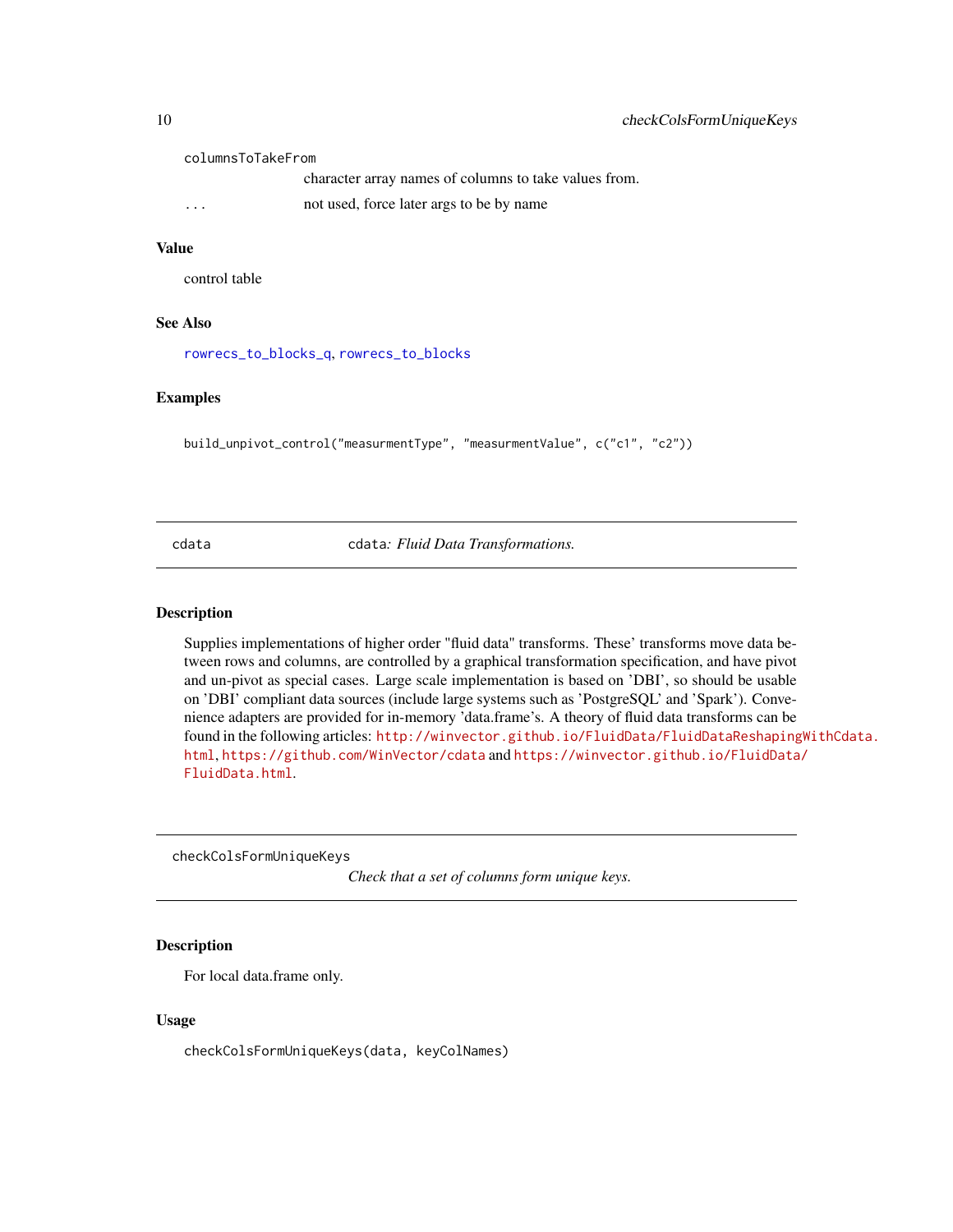## <span id="page-10-0"></span>map\_fields 11

## Arguments

| data        | data.frame to work with.                  |
|-------------|-------------------------------------------|
| keyColNames | character array of column names to check. |

## Value

logical TRUE if the rows of data are unique addressable by the columns named in keyColNames.

## Examples

```
d <- data.frame(key = c('a','a', 'b'), k2 = c(1 ,2, 2))
checkColsFormUniqueKeys(d, 'key') # should be FALSE
checkColsFormUniqueKeys(d, c('key', 'k2')) # should be TRUE
```

| map_fields | Map field values from one column into new derived columns (takes a |
|------------|--------------------------------------------------------------------|
|            | data.frame).                                                       |

## Description

Map field values from one column into new derived columns (takes a data.frame).

## Usage

map\_fields(d, cname, m)

### Arguments

| d     | name of table to re-map.                                                                                    |
|-------|-------------------------------------------------------------------------------------------------------------|
| cname | name of column to re-map.                                                                                   |
| m     | name of table of data describing the mapping (cname column is source, derived<br>columns are destinations). |

## Value

re-mapped table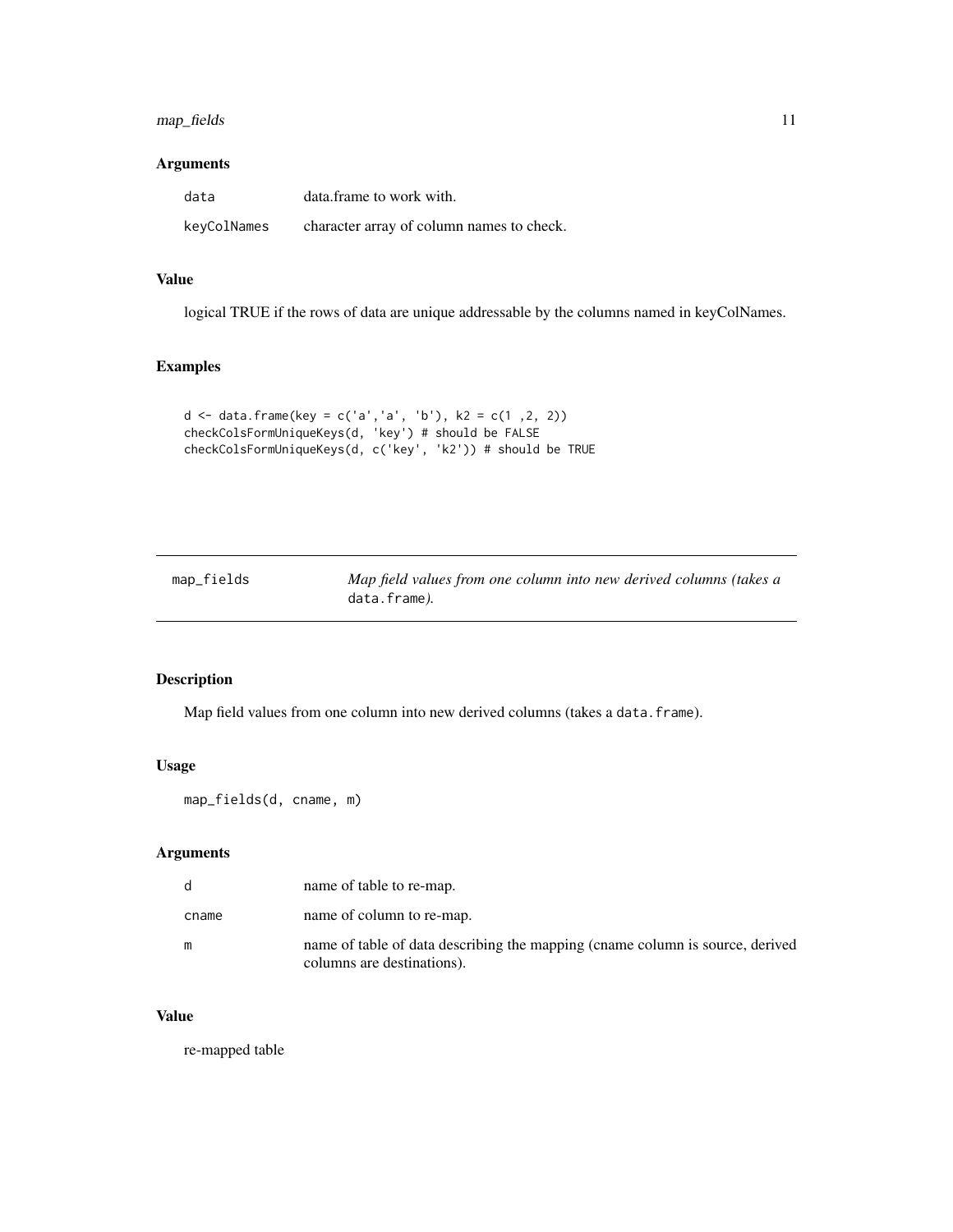## <span id="page-11-0"></span>Examples

```
d <- data.frame(what = c("acc", "loss",
                         "val_acc", "val_loss"),
                score = c(0.8, 1.2,0.7, 1.7),
                stringsAsFactors = FALSE)
m <- data.frame(what = c("acc", "loss",
                         "val_acc", "val_loss"),
                measure = c("accuracy", "log-loss",
                            "accuracy", "log-loss"),
                dataset = c("train", "train", "validation", "validation"),
                stringsAsFactors = FALSE)
map_fields(d, 'what', m)
```

| map_fields_q | Map field values from one column into new derived columns (query |
|--------------|------------------------------------------------------------------|
|              | based, takes name of table).                                     |

## Description

Map field values from one column into new derived columns (query based, takes name of table).

## Usage

```
map_fields_q(dname, cname, mname, my_db, rname)
```
## Arguments

| dname  | name of table to re-map.                                                                                    |
|--------|-------------------------------------------------------------------------------------------------------------|
| cname  | name of column to re-map.                                                                                   |
| mname  | name of table of data describing the mapping (cname column is source, derived<br>columns are destinations). |
| $my_d$ | DBI database handle.                                                                                        |
| rname  | name of result table.                                                                                       |

## Value

re-mapped table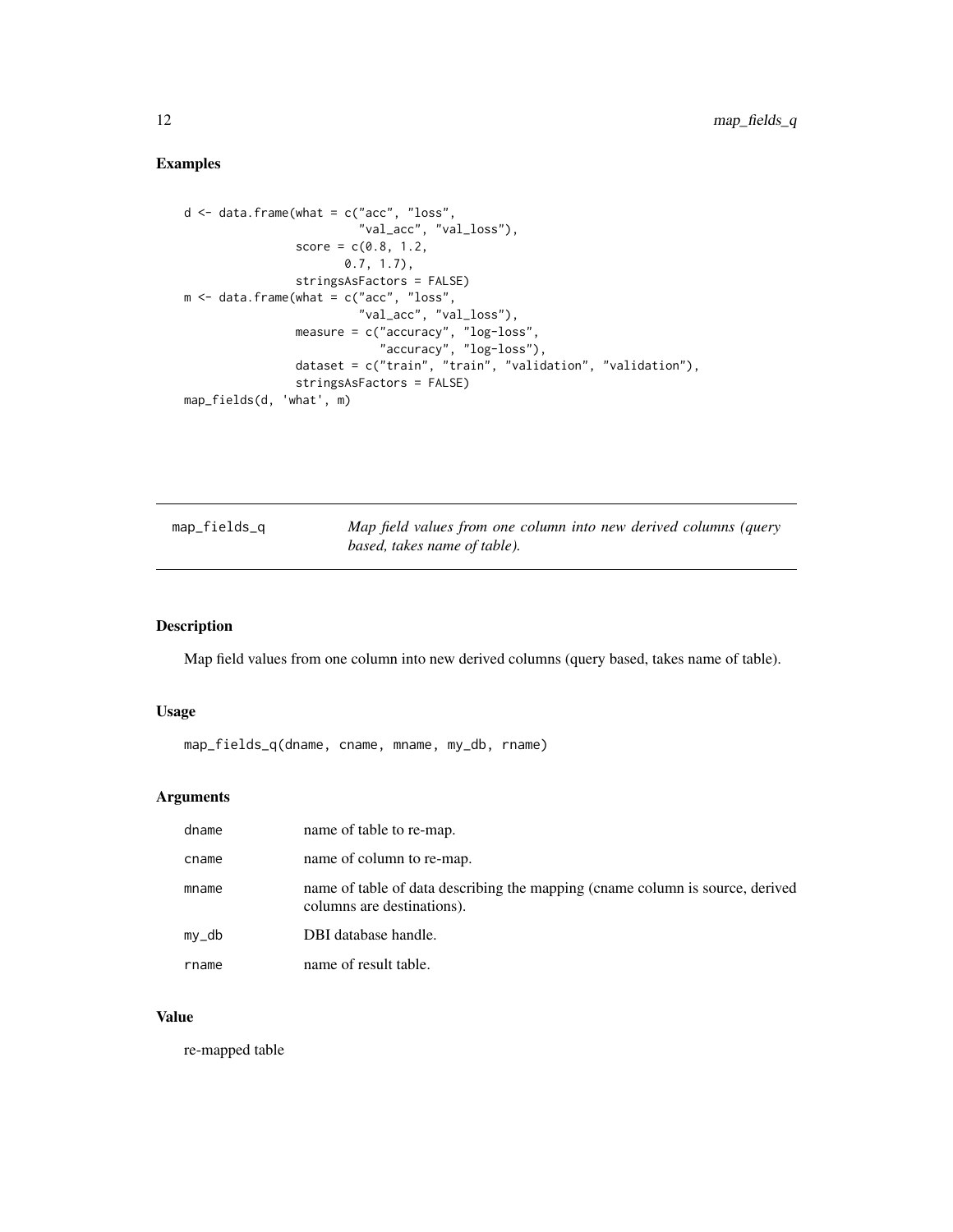## <span id="page-12-0"></span>pivot\_to\_rowrecs 13

#### Examples

```
if (requireNamespace("DBI", quietly = TRUE) &&
 requireNamespace("RSQLite", quietly = TRUE)) {
 my_db <- DBI::dbConnect(RSQLite::SQLite(),
                          ":memory:")
 DBI::dbWriteTable(
   my_db,
    'd',
   data.frame(what = c("acc", "loss",
                        "val_acc", "val_loss"),
               score = c(0.8, 1.2,0.7, 1.7),
               stringsAsFactors = FALSE),
   overwrite = TRUE,
    temporary = TRUE)
 DBI::dbWriteTable(
   my_db,
    'm',
   data.frame(what = c("acc", "loss",
                        "val_acc", "val_loss"),
               measure = c("accuracy", "log-loss",
                           "accuracy", "log-loss"),
               dataset = c("train", "train", "validation", "validation"),
               stringsAsFactors = FALSE),
    overwrite = TRUE,
    temporary = TRUE)
 map_fields_q('d', 'what', 'm', my_db, "dm")
 cdata::qlook(my_db, 'dm')
 DBI::dbDisconnect(my_db)
}
```
<span id="page-12-1"></span>pivot\_to\_rowrecs *Move values from rows to columns (pivot).*

#### Description

This is a convenience notation for blocks\_to\_rowrecs. For a tutorial please try vignette('RowsAndColumns', package='

```
pivot_to_rowrecs(data, columnToTakeKeysFrom, columnToTakeValuesFrom,
  rowKeyColumns, ..., sep = NULL, checkNames = TRUE,
  checkKeys = TRUE, strict = FALSE, use_data_table = FALSE)
```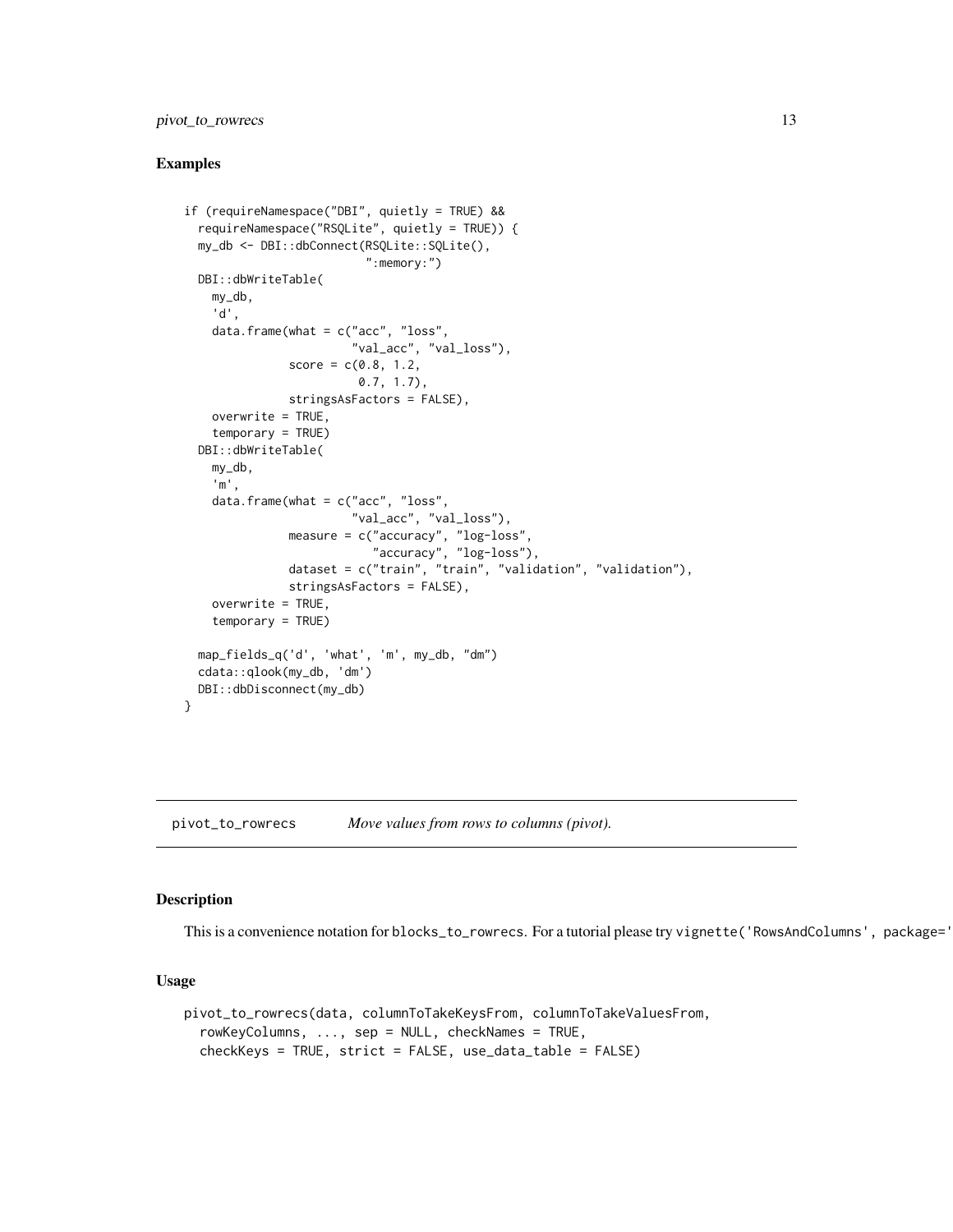<span id="page-13-0"></span>14 qlook

## Arguments

| data                   | data.frame to work with (must be local, for remote please try moveValuesToColumns*). |
|------------------------|--------------------------------------------------------------------------------------|
| columnToTakeKeysFrom   |                                                                                      |
|                        | character name of column build new column names from.                                |
| columnToTakeValuesFrom |                                                                                      |
|                        | character name of column to get values from.                                         |
| rowKeyColumns          | character array names columns that should be table keys.                             |
| .                      | force later arguments to bind by name.                                               |
| sep                    | character if not null build more detailed column names.                              |
| checkNames             | logical, if TRUE check names.                                                        |
| checkKeys              | logical, if TRUE check keyColumns uniquely identify blocks (required).               |
| strict                 | logical, if TRUE check control table name forms                                      |
|                        | use_data_table logical if TRUE try to use data.table for the pivots.                 |

## Value

new data.frame with values moved to columns.

## See Also

[unpivot\\_to\\_blocks](#page-18-1), [blocks\\_to\\_rowrecs](#page-1-1)

## Examples

```
d <- data.frame(meas= c('AUC', 'R2'), val= c(0.6, 0.2))
pivot_to_rowrecs(d,
                 columnToTakeKeysFrom= 'meas',
                columnToTakeValuesFrom= 'val',
                rowKeyColumns= c()) %.>%
   print(.)
```
qlook *Quick look at remote data*

## Description

Quick look at remote data

```
qlook(my_db, tableName, displayRows = 10, countRows = TRUE)
```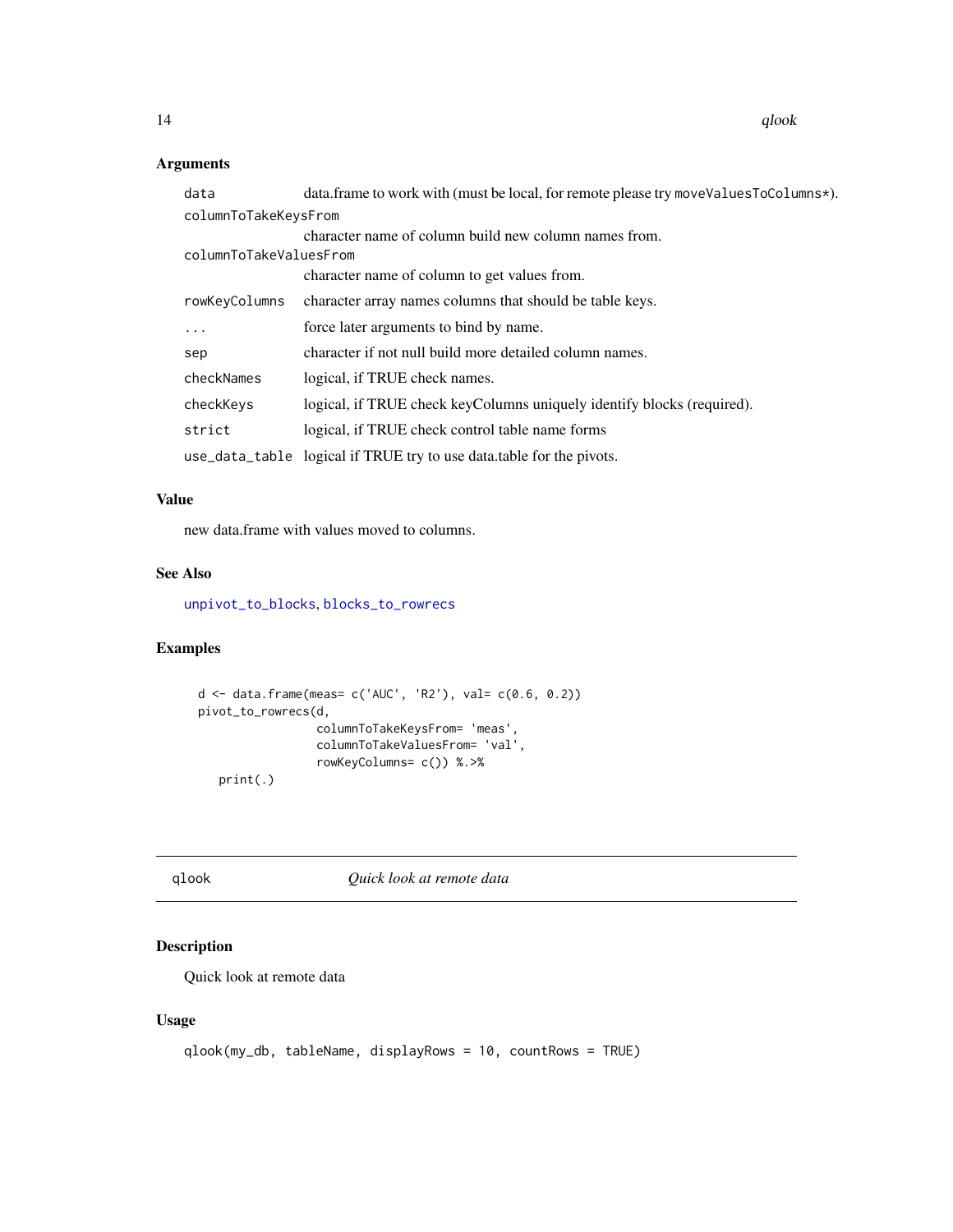<span id="page-14-0"></span>

| my_db       | DBI database handle                |
|-------------|------------------------------------|
| tableName   | name of table to look at           |
| displayRows | number of rows to sample           |
| countRows   | logical, if TRUE return row count. |

## Value

str view of data

## Examples

```
if ( requireNamespace("DBI", quietly = TRUE) &&
 requireNamespace("RSQLite", quietly = TRUE)) {
 my_db <- DBI::dbConnect(RSQLite::SQLite(), ":memory:")
 DBI::dbWriteTable(my_db,
                    'd',
                    data.frame(AUC = 0.6, R2 = 0.2),
                    overwrite = TRUE,
                    temporary = TRUE)
 qlook(my_db, 'd')
 DBI::dbDisconnect(my_db)
}
```
<span id="page-14-1"></span>rowrecs\_to\_blocks *Map a set of columns to rows (takes a* data.frame*).*

## Description

Transform data facts from columns into additional rows controlTable.

```
rowrecs_to_blocks(wideTable, controlTable, ..., checkNames = TRUE,
 checkKeys = FALSE, strict = FALSE, columnsToCopy = NULL,
 use_data_table = FALSE)
## Default S3 method:
rowrecs_to_blocks(wideTable, controlTable, ...,
  checkNames = TRUE, checkKeys = FALSE, strict = FALSE,
  columnsToCopy = NULL, use_data_table = FALSE)
## S3 method for class 'relop'
rowrecs_to_blocks(wideTable, controlTable, ...,
 checkNames = TRUE, strict = FALSE, columnsToCopy = NULL,
```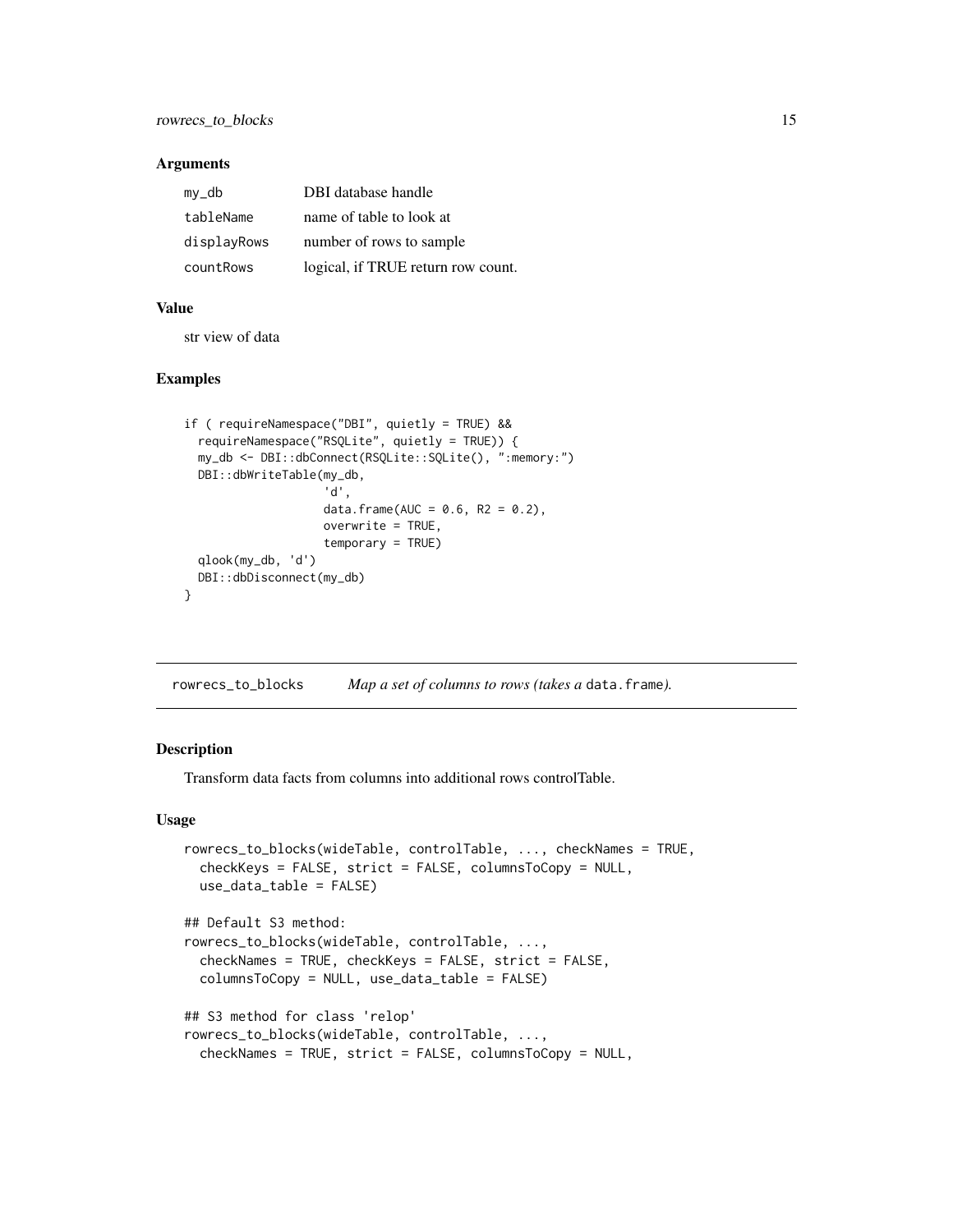```
use_data_table = TRUE,
tmp_name_source = wrapr::mk_tmp_name_source("rrtbl"),
temporary = TRUE)
```

| wideTable       | data.frame containing data to be mapped (in-memory data.frame).                                                                  |  |
|-----------------|----------------------------------------------------------------------------------------------------------------------------------|--|
| controlTable    | table specifying mapping (local data frame).                                                                                     |  |
| $\cdots$        | force later arguments to be by name.                                                                                             |  |
| checkNames      | logical, if TRUE check names.                                                                                                    |  |
| checkKeys       | logical, if TRUE check columnsToCopy form row keys (not a requirement, un-<br>less you want to be able to invert the operation). |  |
| strict          | logical, if TRUE check control table name forms.                                                                                 |  |
| columnsToCopy   | character array of column names to copy.                                                                                         |  |
|                 | use_data_table logical if TRUE try to use data.table for the un-pivots.                                                          |  |
| tmp_name_source |                                                                                                                                  |  |
|                 | a tempNameGenerator from cdata::mk_tmp_name_source()                                                                             |  |
| temporary       | logical, if TRUE make result temporary.                                                                                          |  |

#### Details

This is using the theory of "fluid data" (<https://github.com/WinVector/cdata>), which includes the principle that each data cell has coordinates independent of the storage details and storage detail dependent coordinates (usually row-id, column-id, and group-id) can be re-derived at will (the other principle is that there may not be "one true preferred data shape" and many re-shapings of data may be needed to match data to different algorithms and methods).

The controlTable defines the names of each data element in the two notations: the notation of the tall table (which is row oriented) and the notation of the wide table (which is column oriented). controlTable[ , 1] (the group label) cross colnames(controlTable) (the column labels) are names of data cells in the long form. controlTable[ , 2:ncol(controlTable)] (column labels) are names of data cells in the wide form. To get behavior similar to tidyr::gather/spread one builds the control table by running an appropriate query over the data.

Some discussion and examples can be found here: [https://winvector.github.io/FluidData/](https://winvector.github.io/FluidData/FluidData.html) [FluidData.html](https://winvector.github.io/FluidData/FluidData.html) and here <https://github.com/WinVector/cdata>.

## Value

long table built by mapping wideTable to one row per group

## See Also

[build\\_unpivot\\_control](#page-8-1), [blocks\\_to\\_rowrecs\\_q](#page-3-1)

<span id="page-15-0"></span>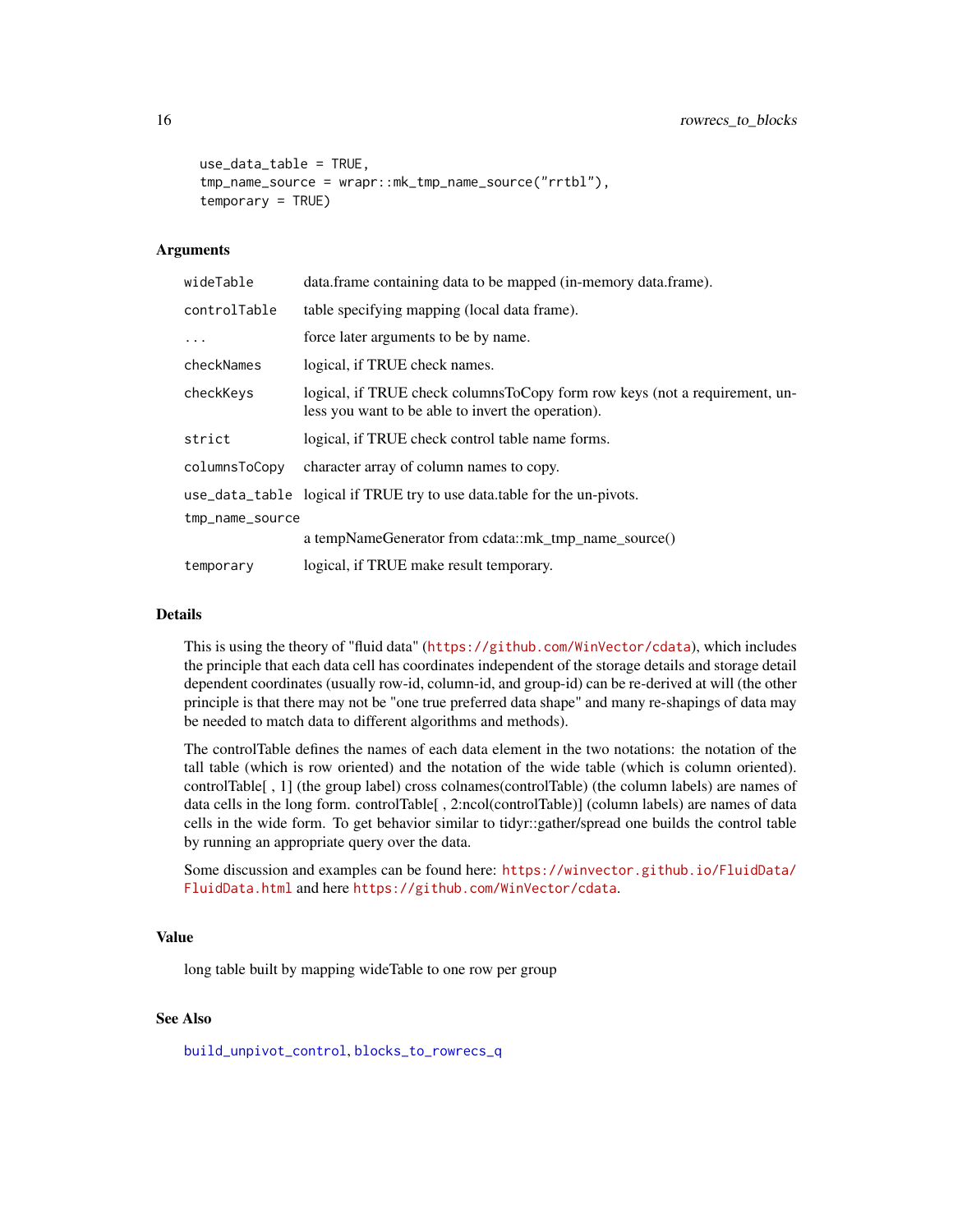## <span id="page-16-0"></span>Examples

```
# un-pivot example
  d <- data.frame(AUC = 0.6, R2 = 0.2)
  cT <- build_unpivot_control(nameForNewKeyColumn= 'meas',
                              nameForNewValueColumn= 'val',
                              columnsToTakeFrom= c('AUC', 'R2'))
  rowrecs_to_blocks(d, cT)
d <- data.frame(AUC = 0.6, R2 = 0.2)
cT <- build_unpivot_control(
  nameForNewKeyColumn= 'meas',
  nameForNewValueColumn= 'val',
  columnsToTakeFrom= c('AUC', 'R2'))
ops <- rquery::local_td(d) %.>%
  rowrecs_to_blocks(., cT)
cat(format(ops))
if(requireNamespace("rqdatatable", quietly = TRUE)) {
  library("rqdatatable")
  d %.>%
    ops %.>%
    print(.)
}
if(requireNamespace("RSQLite", quietly = TRUE)) {
  db <- DBI::dbConnect(RSQLite::SQLite(), ":memory:")
  DBI::dbWriteTable(db,
                    'd',
                    d,
                    overwrite = TRUE,
                    temporary = TRUE)
  db %.>%
   ops %.>%
   print(.)
  DBI::dbDisconnect(db)
}
```
<span id="page-16-1"></span>rowrecs\_to\_blocks\_q *Map a set of columns to rows (query based, take name of table).*

## Description

Transform data facts from columns into additional rows using SQL and controlTable.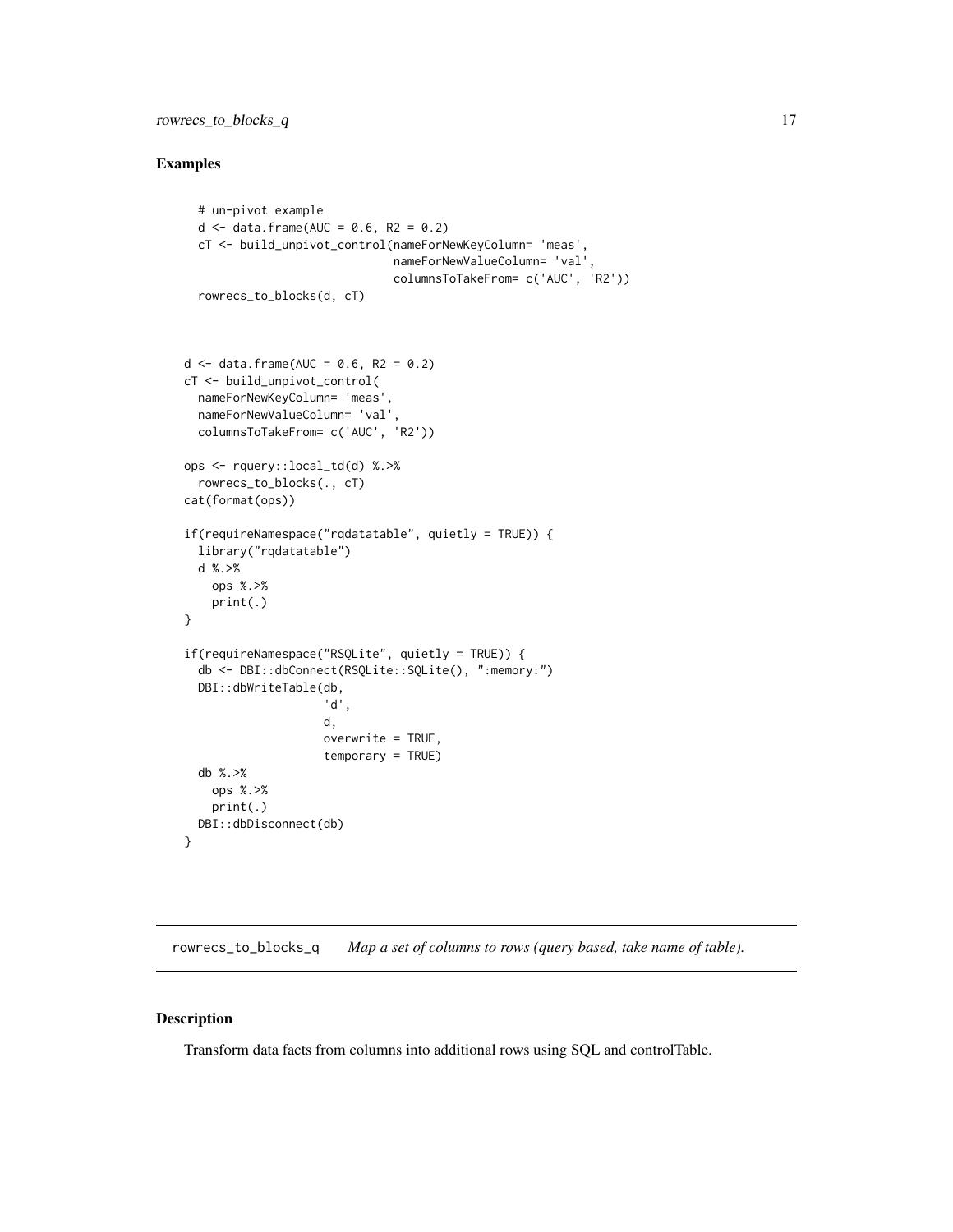## <span id="page-17-0"></span>Usage

```
rowrecs_to_blocks_q(wideTable, controlTable, my_db, ...,
 columnsToCopy = NULL,
 tempNameGenerator = mk_tmp_name_source("mvtrq"), strict = FALSE,
 checkNames = TRUE, showQuery = FALSE, defaultValue = NULL,
 temporary = FALSE, resultName = NULL)
```
## Arguments

| wideTable         | name of table containing data to be mapped (db/Spark data) |
|-------------------|------------------------------------------------------------|
| controlTable      | table specifying mapping (local data frame)                |
| my_db             | db handle                                                  |
|                   | force later arguments to be by name.                       |
| columnsToCopy     | character array of column names to copy                    |
| tempNameGenerator |                                                            |
|                   | a tempNameGenerator from cdata::mk_tmp_name_source()       |
| strict            | logical, if TRUE check control table name forms            |
| checkNames        | logical, if TRUE check names                               |
| showQuery         | if TRUE print query                                        |
| defaultValue      | if not NULL literal to use for non-match values.           |
| temporary         | logical, if TRUE make result temporary.                    |
| resultName        | character, name for result table.                          |

## Details

This is using the theory of "fluid data"n (<https://github.com/WinVector/cdata>), which includes the principle that each data cell has coordinates independent of the storage details and storage detail dependent coordinates (usually row-id, column-id, and group-id) can be re-derived at will (the other principle is that there may not be "one true preferred data shape" and many re-shapings of data may be needed to match data to different algorithms and methods).

The controlTable defines the names of each data element in the two notations: the notation of the tall table (which is row oriented) and the notation of the wide table (which is column oriented). controlTable[ , 1] (the group label) cross colnames(controlTable) (the column labels) are names of data cells in the long form. controlTable[ , 2:ncol(controlTable)] (column labels) are names of data cells in the wide form. To get behavior similar to tidyr::gather/spread one builds the control table by running an appropriate query over the data.

Some discussion and examples can be found here: [https://winvector.github.io/FluidData/](https://winvector.github.io/FluidData/FluidData.html) [FluidData.html](https://winvector.github.io/FluidData/FluidData.html) and here <https://github.com/WinVector/cdata>.

## Value

long table built by mapping wideTable to one row per group

#### See Also

[build\\_unpivot\\_control](#page-8-1), [blocks\\_to\\_rowrecs\\_q](#page-3-1), [rowrecs\\_to\\_blocks](#page-14-1)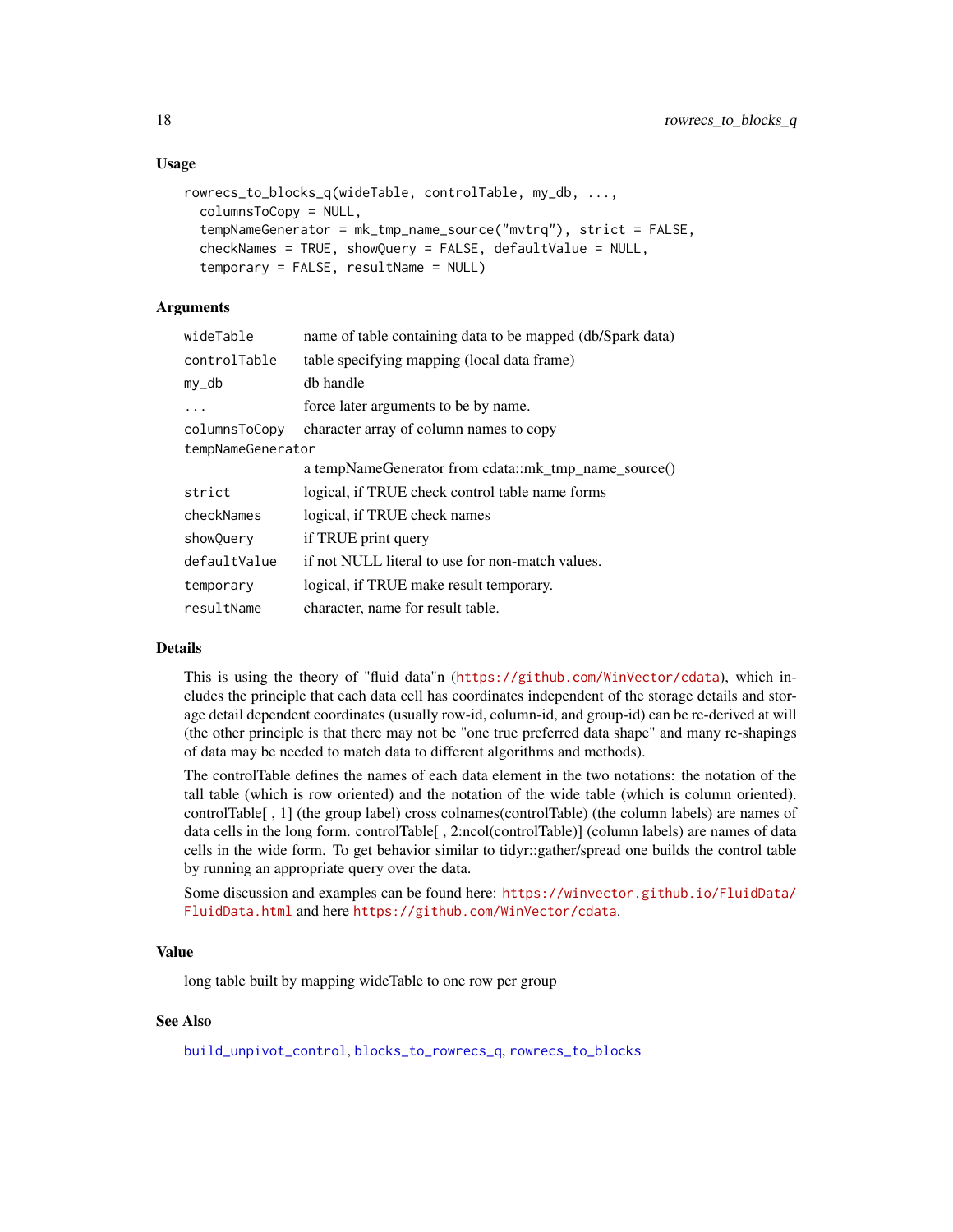## <span id="page-18-0"></span>unpivot\_to\_blocks 19

## Examples

```
if (requireNamespace("DBI", quietly = TRUE) &&
 requireNamespace("RSQLite", quietly = TRUE)) {
 my_db <- DBI::dbConnect(RSQLite::SQLite(), ":memory:")
 # un-pivot example
 d \le data.frame(AUC = 0.6, R2 = 0.2)
 DBI::dbWriteTable(my_db,
                    'd',
                    d,
                    overwrite = TRUE,
                    temporary = TRUE)
 cT <- build_unpivot_control(nameForNewKeyColumn= 'meas',
                              nameForNewValueColumn= 'val',
                              columnsToTakeFrom= c('AUC', 'R2'))
 tab < - rowrecs_to_blocks_q('d', cT, my_db = my_db)
 qlook(my_db, tab)
 DBI::dbDisconnect(my_db)
}
```
<span id="page-18-1"></span>unpivot\_to\_blocks *Move values from columns to rows (anti-pivot, or "shred").*

## Description

This is a convenience notation for rowrecs\_to\_blocks. For a tutorial please try vignette('RowsAndColumns', package='

```
unpivot_to_blocks(data, nameForNewKeyColumn, nameForNewValueColumn,
  columnsToTakeFrom, ..., nameForNewClassColumn = NULL,
  checkNames = TRUE, checkKeys = FALSE, strict = FALSE,
 use_data_table = FALSE)
## Default S3 method:
unpivot_to_blocks(data, nameForNewKeyColumn,
  nameForNewValueColumn, columnsToTakeFrom, ...,
  nameForNewClassColumn = NULL, checkNames = TRUE, checkKeys = FALSE,
  strict = FALSE, use_data_table = FALSE)
## S3 method for class 'relop'
unpivot_to_blocks(data, nameForNewKeyColumn,
 nameForNewValueColumn, columnsToTakeFrom, ...,
 nameForNewClassColumn = NULL,
  tmp_name_source = wrapr::mk_tmp_name_source("upb"), temporary = TRUE)
```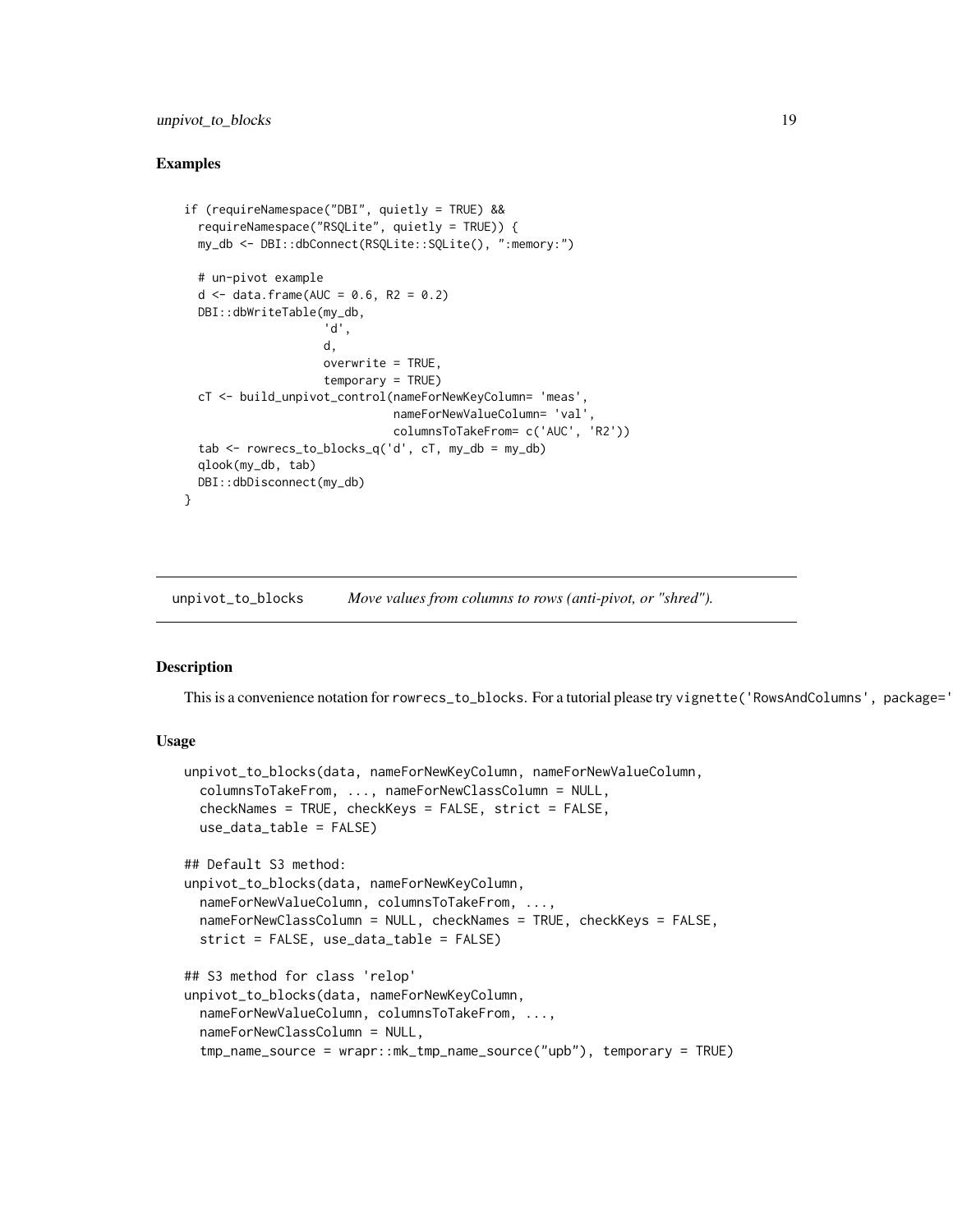| data                  | data.frame to work with.                                                                                                          |  |
|-----------------------|-----------------------------------------------------------------------------------------------------------------------------------|--|
| nameForNewKeyColumn   |                                                                                                                                   |  |
|                       | character name of column to write new keys in.                                                                                    |  |
| nameForNewValueColumn |                                                                                                                                   |  |
|                       | character name of column to write new values in.                                                                                  |  |
| columnsToTakeFrom     |                                                                                                                                   |  |
|                       | character array names of columns to take values from.                                                                             |  |
|                       | force later arguments to bind by name.                                                                                            |  |
| nameForNewClassColumn |                                                                                                                                   |  |
|                       | optional name to land original cell classes to.                                                                                   |  |
| checkNames            | logical, if TRUE check names.                                                                                                     |  |
| checkKeys             | logical, if TRUE check columns ToCopy form row keys (not a requirement, un-<br>less you want to be able to invert the operation). |  |
| strict                | logical, if TRUE check control table name forms.                                                                                  |  |
|                       | use_data_table logical if TRUE try to use data.table for the un-pivots.                                                           |  |
| tmp_name_source       |                                                                                                                                   |  |
|                       | a tempNameGenerator from cdata::mk_tmp_name_source()                                                                              |  |
| temporary             | logical, if TRUE make result temporary.                                                                                           |  |

## Value

new data.frame with values moved to rows.

#### See Also

[pivot\\_to\\_rowrecs](#page-12-1), [rowrecs\\_to\\_blocks](#page-14-1)

## Examples

```
d <- data.frame(AUC= 0.6, R2= 0.2)
  unpivot_to_blocks(d,
                    nameForNewKeyColumn= 'meas',
                    nameForNewValueColumn= 'val',
                    columnsToTakeFrom= c('AUC', 'R2')) %.>%
     print(.)
d <- data.frame(AUC= 0.6, R2= 0.2)
ops <- rquery::local_td(d) %.>%
 unpivot_to_blocks(
    .,
    nameForNewKeyColumn= 'meas',
    nameForNewValueColumn= 'val',
    columnsToTakeFrom= c('AUC', 'R2'))
cat(format(ops))
```
<span id="page-19-0"></span>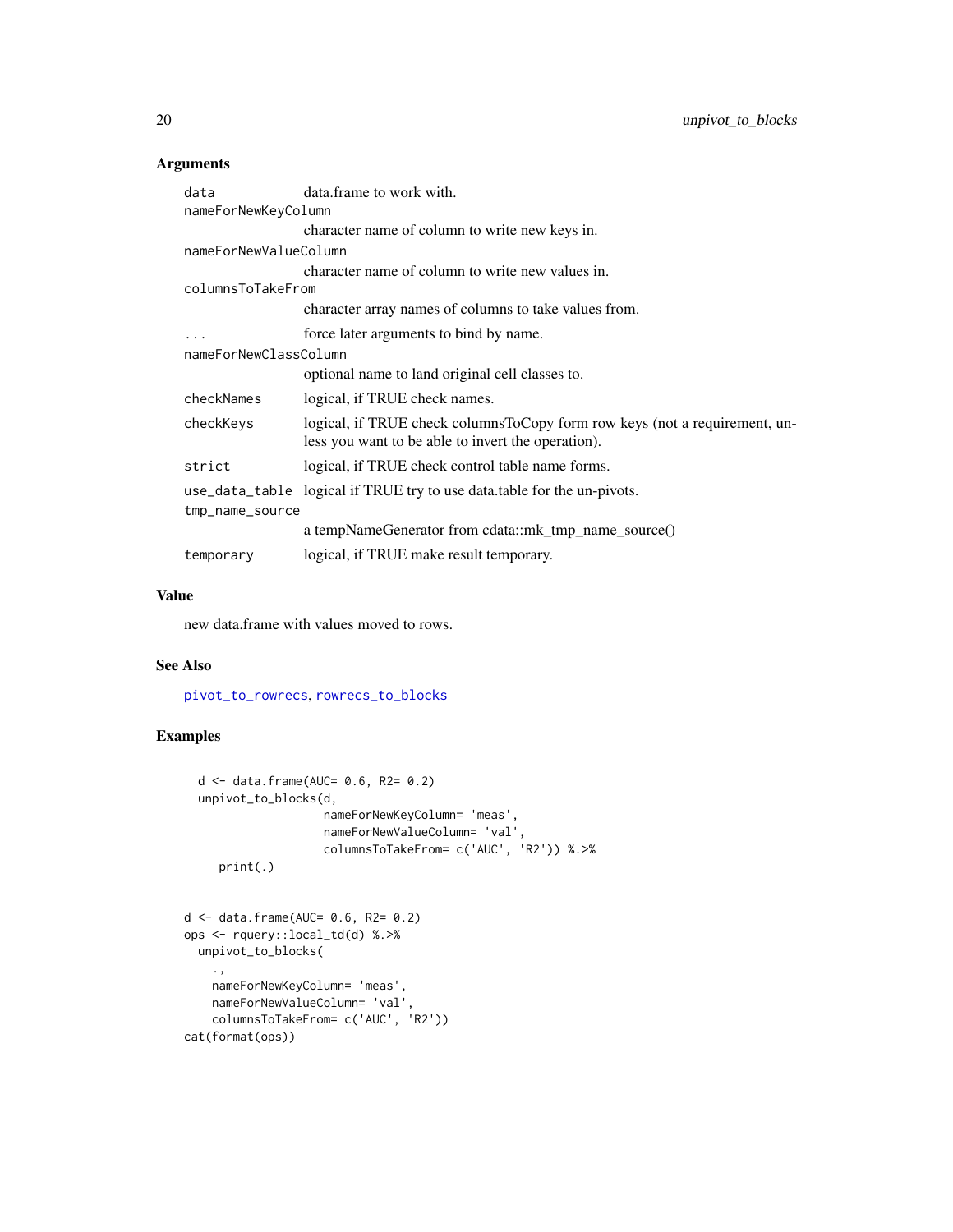```
if(requireNamespace("rqdatatable", quietly = TRUE)) {
  library("rqdatatable")
 d %.>%
   ops %.>%
   print(.)
}
if(requireNamespace("RSQLite", quietly = TRUE)) {
  db <- DBI::dbConnect(RSQLite::SQLite(), ":memory:")
  DBI::dbWriteTable(db,
                    'd',
                    d,
                    overwrite = TRUE,
                    temporary = TRUE)
  db %.>%
   ops %.>%
   print(.)
 DBI::dbDisconnect(db)
}
```